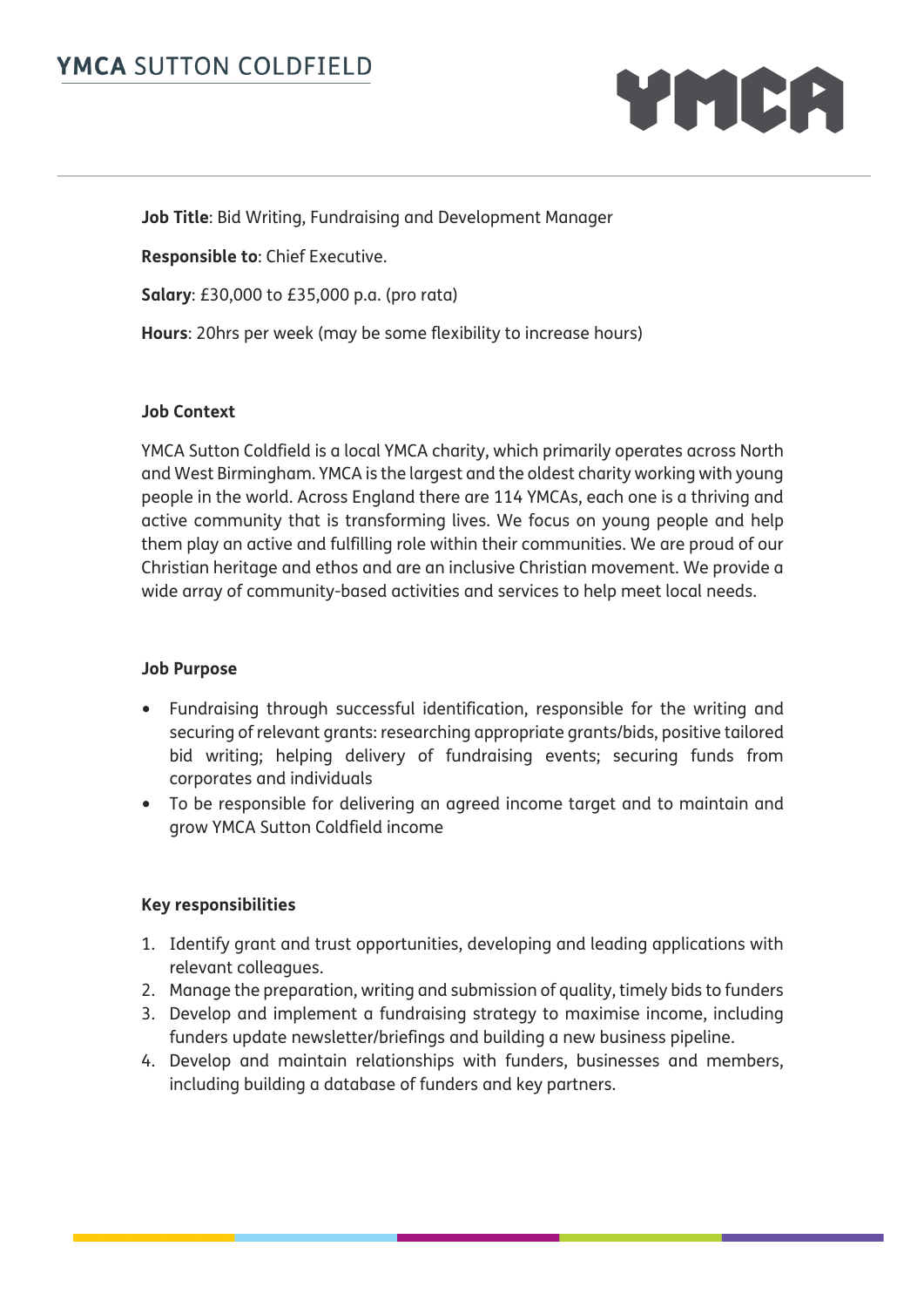- YMCA
- 5. Ensure all grant and trust administration, reports and record keeping are maintained.
- 6. Support the CEO and colleagues in developing and maintaining relationships
- 7. Supervise volunteers, interns and employees involved in fundraising activities.
- 8. Preparation of high-quality marketing materials to support fundraising, liaising with corporate partners and agencies.
- 9. Support the CEO in making direct approaches, developing and delivering tailored corporate fundraising proposals and requests for pro-bono support.
- 10. Organisation of corporate fundraising receptions and events.
- 11. Develop innovative approaches to raising funds including crowd funding and organising bespoke fundraising events.
- 12. Be flexible and willing to help with a wide range of organisational tasks to make YMCA Sutton Coldfield a successful organisation.

### **What kind of person are we looking for?**

*Sourcing and writing successful bids for grants and some Fundraising expertise* – you will have significant experience of sourcing and writing bids, working with the relevant colleagues. Plus, ideally developing and implementing fundraising strategies and securing a high level of funds from a range of sources including grant funders and corporates.

*Communications* – you will need to demonstrate examples of excellent written skills, good IT and social media skills and good administration generally.

*Partnership development* – good interpersonal skills and experience of working with diverse range of complex partnerships, consortia and/ or membership arrangements are key.

*Project management* – you will have great organisational skills and have experience of managing projects from inception to evaluation and working under your own steam.

*Creativity* – you will be full of ideas, thinking outside of the box and can contribute your creative thinking into the successful development of the YMCA.

*Mucking in* – working in a small team with tight resources you will not be shy about helping out with getting things done but in return you will get flexible working arrangements, fun and independence.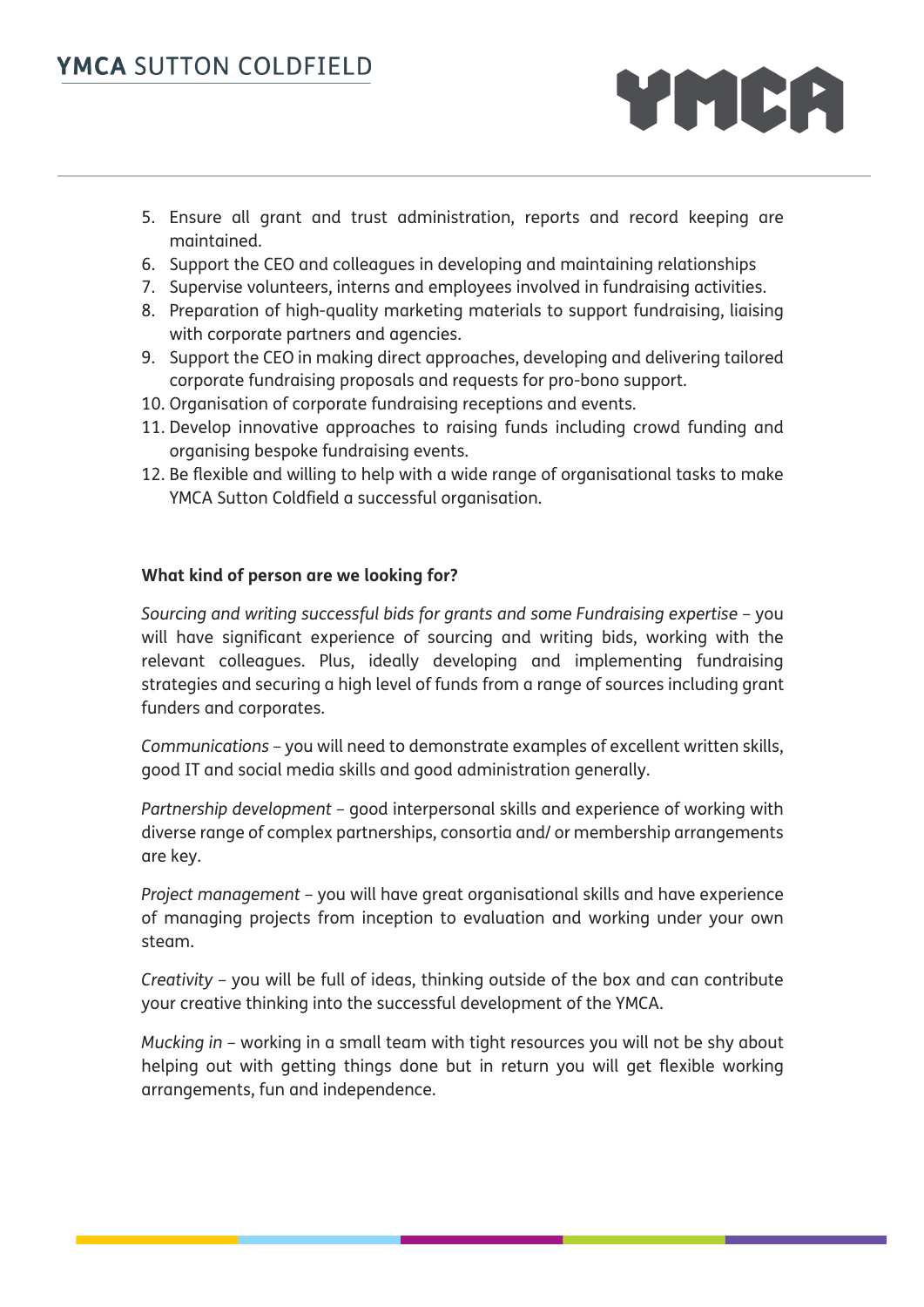

*Positive and solution-focussed* – you will be a problem solver, able to find practical and constructive solutions to challenges that arise in the course of your work.

*The cause* – you will be passionate about our vision to support children and young people, committed to supporting diversity and inclusion in the voluntary sector, and be aware of the issues affecting small charities.

*Flexibility* – you will be able to work effectively from home or from our main site in Sutton Coldfield, Birmingham.

**Scope and Limits of Authority:** The Fundraising and Development Manager reports to the CEO and works closely with operational delivery colleagues.

#### **The post holder will:**

- be responsible for delivering challenging and increasing income targets and as such play a key part in the overall fundraising effort
- be expected to manage their own priorities and to pro-actively deliver YMCA Sutton Coldfield's income generation
- be expected to travel on occasions. Some very occasional evening and weekend work may be expected.

The post holder must operate at all times in accordance with the approved policies and procedures of YMCA Sutton Coldfield and act in accordance with the values and ethos of the organisation as outlined in the Code of Conduct. In addition, all employees must adhere to the performance management processes and systems approved by the Board of Trustees.

The post holder will support the safeguarding, health and well-being and safety of staff, volunteers and supporters we work with, some of whom may be classed as vulnerable people or adults at risk. In the event of a risk becoming apparent or if concerns arise about a vulnerable person's welfare, to immediately report these concerns in line with the appropriate policy and procedure.